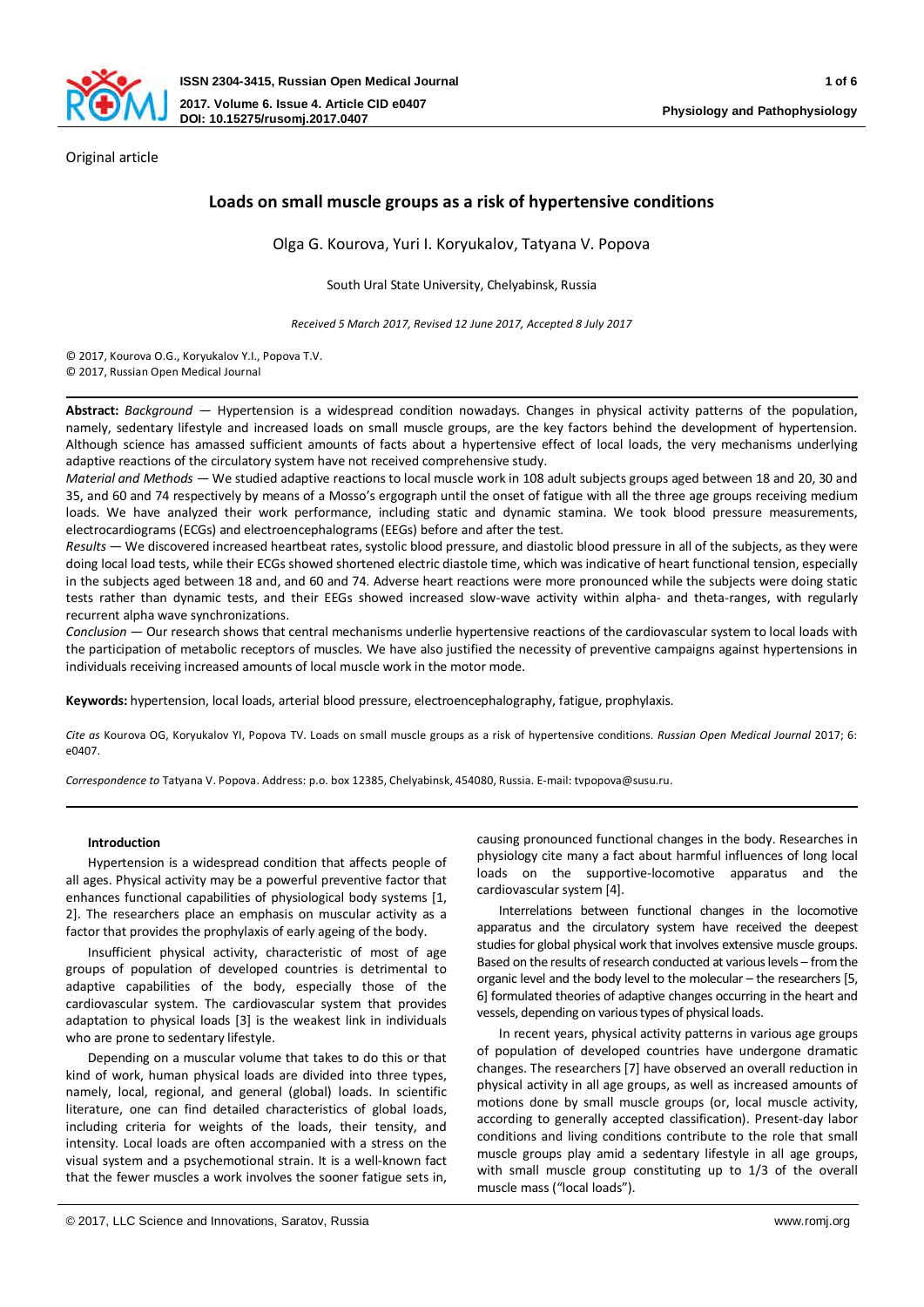



**Figure 1. Dynamical work performance against age in male subjects.** 

Column 1 is for group I, column 2 is for group II, and column 3 is for group III. 1 is the force (kgm\*sec/100); 2 is the amount of work (kgm/10); 3 is stamina (sec), and 4 is onset of fatigue (sec); \* are reliable differences from the previous age group (P<0.05).

Many a research suggests that local muscle work, especially static muscle work, have a hypertensive effect [8]. A number of researchers have detected an onset of hypertension in those who do jobs that involve long local muscle load. A topical issue, the action of local muscle work on the body depending on age is not being given stuffiest systematic research. The results of that research would shed light on adaptive mechanisms of the blood circulation to local work and subsequent well-justified controlled exercise to be done in the motion mode by all age groups.

It was the aim of this research to study adaptive reactions to local muscle work done by means of a Mosso's ergograph until fatigue set in.

## **Material and Methods**

We studied reactions of the boold circulatory systems and the central nervous systems to local muscle work of 108 subjects aged between 18 and 74 years. We examined three age groups of adults: group I, aged betwen 18 and 20 years; group II, aged between 30 and 35 years; and group III aged between 60 and 74 years. Prior to the tests, we had obtained informed written consent from all of the subjects.

The subjects were to do a local load test by lifting a load of 1/3 of the "average" weight, their heartbeat rates being 60 to 70 bpm until they stated they were unable to continue the test, and a static load test by holding a load of 1/3 of the maximum weight at a prescribed level until fatigue set in (that is, until they made a verbal statement that they were unable to hold the weight anymore). The conditions in question provided average load for all the age groups [9]. Load measurements were taken by means of a Mosso's ergograph.

Dynamical work was assessed in terms of the following values: the amount of work in kg/m; stamina in sec, defined as a period of time over with a subject was able to do the work before fatigue set in sec; fatigability defined as a difference percentage between the initial and the last heights at which a subject was able to hold the load.

The values taken into account for static loads were as follows: static stamina in sec, defined as a period of time over which a subject was able to hold the load at a prescribed level; fatigue

onset time in sec, and the impulse, defined as the weight in kg multiplied by the period of time over which a subject was able to hold it, in sec.

Heartbeat rate and arterial blood pressure measurements (according to Korotkov) were taken, and electrocardiograms (ECGs) and electroencephalograms (EEGs) were recorded before, during, and troughout a three-minutes recovery period after a test. Single-channel EEGs were recorded from eight cup electrodes connected to ear electrodes and positioned in strict accordance with the 10–20 system. The function tests were as follows: background record, closed eyes test, and eyes opening. The EEG sampling rate was 250 Hz. We selected at least ten two-secondlong artifact-free EEG record epochs per function test for spectral analysis.

Local work and physiological performance were recorded while the subjects were seated, while they were at rest, and while they were doing the load tests; records were usually made three times: at the start, at the onset of fatigue and before the subjects stated they refused to continue the test, and immediately after a test was over and throughout the first three minutes of rest. EEGs were recorded continuously while a subject was doing a test.

The work done by the subjects on Mosso's ergographs and handgrip dynamometers was similar to their daily work, caused no problem to performing tests, and allowed to record physiological function values immediately when muscle contractions occurred.

The result data processing was done by means of Statistica 6.0 suite (StatSoft, the USA) and SPSS suite. We tested the results for compliance with the normal distribution law and found that the main group was largerly a uniform distribution. We calculated the arithmetic mean (М) of the ordered sample, the standard error of the mean (m), and the Student's t-distribution, while accepting the critical importance value for the verification of statistical hypotheses to be 0.05.

## **Results**

Our research showed that the highest performance at average local loads was observed in the young subjects group (aged between 18 and 20) and the mature subjects group (aged between 30 and 35), while fatigue development patterns varied from group to group. The young subjects demonstrated the highest performance in terms of the amounts of work they were able to do, while the mature group was the least prone to fatigue. The closer a human to the age when the body performance reaches its top (18 to 30), the sooner fatugue sets in and the deeper it is, and the more considerable amounts of work human bodies can do within short time spans, their capability of getting over fatigue increasing. As a human body ages, the amounts of work human bodies can do decreases, it takes longer for fatigue to set in, while the depth of fatigue that depends on the extent of reduction of the functional performance of the locomotive apparatus remains the same as in young people (*Figure* 1).

The result of the research suggested that the young group had the highest performance, so as in the dynamical work test. E.g., the force impulse, which was an integral value, was much higher in the young group than in the rest of the subjects. The young and the mature were able to hold heavier loads than the middle-aged, while their stamina was lower (118.3±5.6 and 124.5±6.9 sec respectively) than that of the middle-aged (142.6±5.8 sec).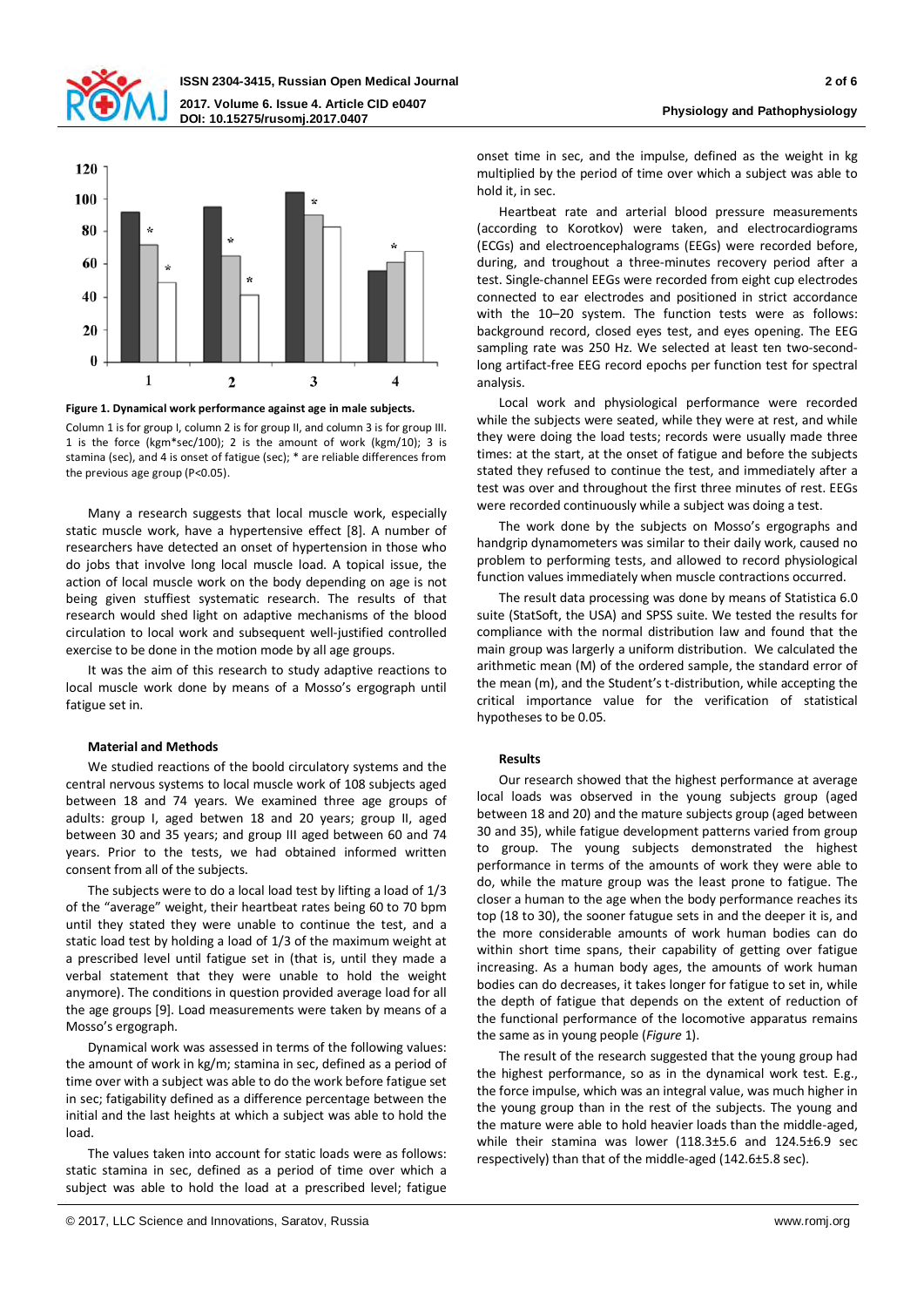

| Table 1. Changes in heartbeat rate and arterial blood pressure after dynamic work in all ages groups |  |  |
|------------------------------------------------------------------------------------------------------|--|--|
|                                                                                                      |  |  |

| <b>Parameters</b>              | Aged between 18 to 20 years |                 | Aged between 30 and 35 years |                 | Aged between 60 and 74 years |                 |
|--------------------------------|-----------------------------|-----------------|------------------------------|-----------------|------------------------------|-----------------|
|                                |                             |                 |                              |                 |                              |                 |
| Heartbeat rate, bpm            | $70.3 + 3.4$                | $79.5 + 2.5*$   | $63.3 + 2.5$ **              | $68.8 \pm 3.8$  | $74.3 + 3.7$ **              | $77.5 \pm 3.2$  |
|                                | 78.6±4.3                    | $81.9 \pm 3.7$  | $70.4 + 3.0$                 | $72.1 + 2.7$    | $81.3 + 2.9$                 | $85.6 \pm 3.5$  |
| Systolic blood pressure, mmHg  | $120.7 + 5.2$ **            | $124.3 + 4.7$   | $121.7 + 4.1$                | 125.0±3.5       | $124.0 \pm 7.2$              | $135.0 \pm 6.8$ |
|                                | $108.0 \pm 5.3$             | $113.0 \pm 6.7$ | $106.9{\pm}3.8$              | $113.9 \pm 5.2$ | $135.0 + 5.4$ **             | $145.0 \pm 6.3$ |
| Diastolic blood pressure, mmHg | $80.7 + 2.9$ **             | $82.1 \pm 3.4$  | $75.0 \pm 3.4$               | $75.0 \pm 4.2$  | $75.4 \pm 4.8$               | $80.2 \pm 3.9$  |
|                                | $71.0 + 2.5$ **             | $78.0 + 2.3*$   | $76.9 \pm 4.8$               | 78.8±4.2        | $87.4 + 4.5$ **              | $92.5 \pm 4.1$  |
| Double factor, c.u.            | $85.0 \pm 3.1$              | $98.0 \pm 3.9*$ | $76.0 + 2.5$ **              | $86.0 \pm 3.4*$ | $92.0 \pm 3.5$               | $104.0{\pm}4.8$ |
|                                | $82.0 \pm 2.8$              | $93.0 \pm 3.2*$ | $74.0 \pm 1.7$ **            | $82.0 \pm 2.8*$ | $109.0 \pm 4.1$ **           | $120.0 \pm 5.2$ |

1 is before, and 2 – after work; row one is the male subjects, row two is the female subjects. \* – are differences between 1 and 2 observed; \*\* – are differences between age groups observed (P<0.05). bpm, beats per minute; c.u., conventional unit.



**Figure 2. Development of slow-frequency alpha- and theta-waves when doing local loads (patient A, age 23 years). А is local load, В is background record, 7.5 Hz to 6.6 Hz, М:2**.



**(F2 and С4) at the end of local load (patient B, age 24 years).**

Certain heartbeat reactions were observed in all of the subjects. The reactions in question were reliable in males aged between 18 and 20 (*Table* 1), while heartbeat rates increased less intensely in all of the female age groups than in the male groups. Local dynamical work also triggered arterial blood pressure reactions, especially diastolic ones. Arterial blood pressure reactions were more pronounced in the males with advancing age, with increased blood pressure observed in those aged below 18 to 20 mostly at the onset of fatigue, while in other age groups blood pressure increased upon completion of work as well (*Table* 1). Rapid recovery was observed in the first minute of rest after a test, while in the second minute, arterial blood pressure values were generally below the initial ones. The lowest blood pressure recovery rate was observed in the subjects aged between 60 and 74. The females above 18 had more pronounced diastolic blood pressure and slower blood pressure recovery rates than in the males. Reliable arterial blood pressure reactions to local work were observed in the middle-aged female subjects.

Reactions to local static work were different in the way that they caused stronger heartbeat rate (beats per minute, BPM) and systolic blood pressure (SBP) reactions than those caused by dynamic work, especially in the young group and the middle-aged group, as well as an increase in the double factor (DF) (DF = BPM x SBP) in almost all of the groups of subjects. These facts indicate that static loads placed higher functional heart stress on most of the subjects than dynamic loads.

 Changes in the lengths of ECG intervals observed after local work were most pronounced in Q–S, Q–T, and R–R intervals. Static loads, in addition to the above changes, caused shortened diastoles (T–P). Decreased amplitudes of T-waves and increased systolic values were observed in almost all of the subjects after static loads, which indicated that myocardial metabolism occurred under less favorable conditions after static muscle work than after dynamic work.

Our result data suggested that heart function conditions were the most favorable in the mature group of subjects (aged between 30 and 35) both at rest and while their muscles received local loads. Functional heart stress, apparently caused by central mechanisms, was observed in the subjects aged between 18 and 20, and between 60 and 74.

Spectral frequency analysis of EEGs revealed regular synchronization patterns of alpha-waves. Synchronizations literally formed patterns in specific cortex areas. Periodicity of those patterns varied from subject to subject and ranged from 5 to 70 sec, and 10 to 40 sec in the background mode. Synchronization pattern periods depended on the age and functional states of the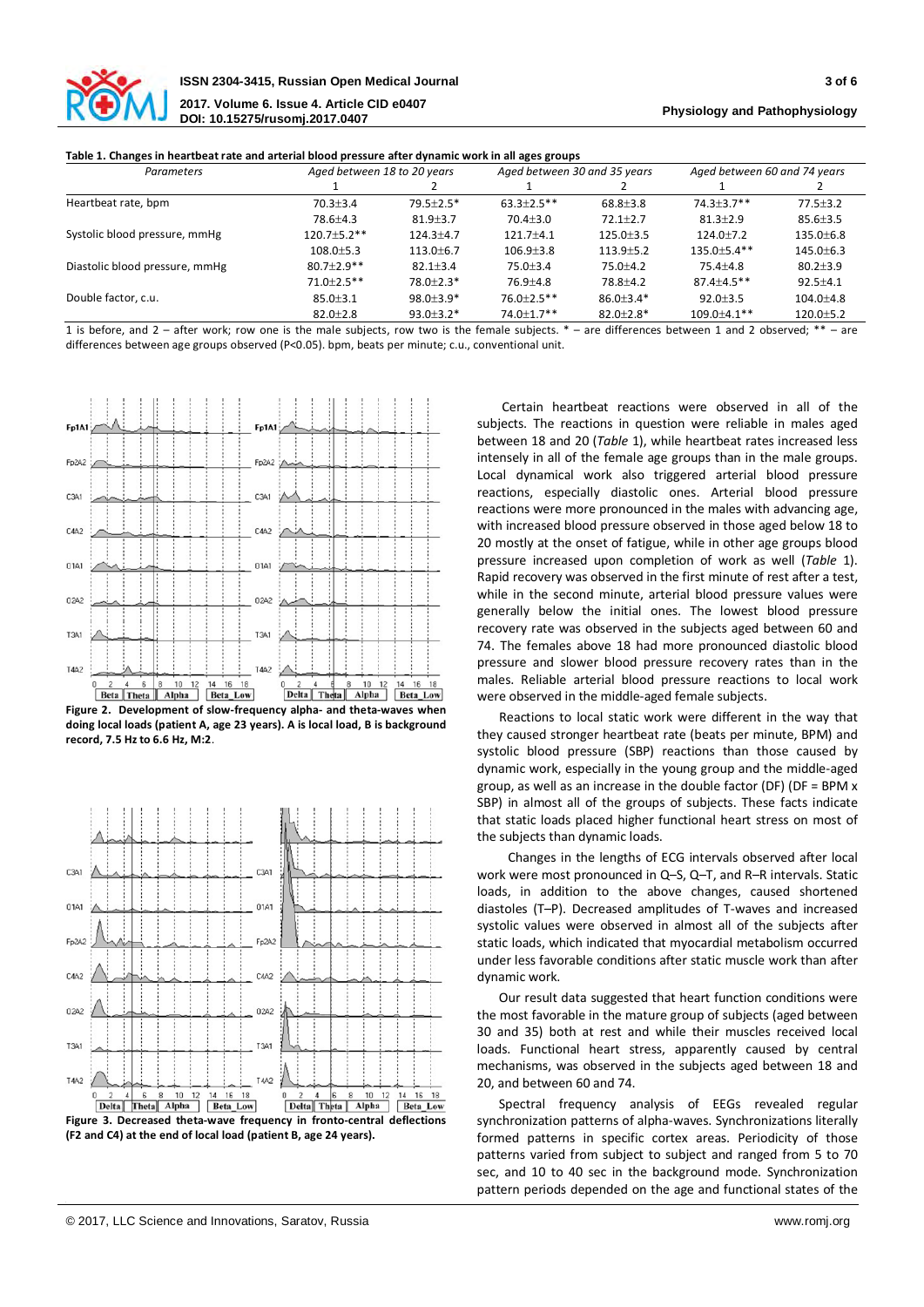

subjects. The eyes closed tests produced values ranging from 10 to 15 sec on average in all age groups. It is worth noting that the synchronization occurred within the somatosensory area of the cortex, which is the projection area of conducting paths of the thalamic nuclei.

Increased formative periods of synchronization patterns, decreased dominant frequency of alpha-waves, at which synchronization patterns formed, to 8 Hz, and increased lowfrequency activity index of alpha- and theta-waves (8.6 to 6.0 Hz) were observed on the EEGs in all of the subjects as they were doing local loads.

Periodicity of formation of synchronization patterns had a shared tendency to increase. The alpha-wave index was the highest in prefrontal-central deflections of EEGs, while the increase of the spectral power of alpha-waves reached its highest in the fronto-central deflections.

The analysis of theta-wave activity that occurred when the subject were doing local muscle activities discovered transition phases of the dominant frequency from the alpha- to the thetarange and back again, followed by an increase in the theta-wave. The increase in alpha-wave occurred when most of the subjects had subjective feelings of fatigue onset taking 55 to 70% on average of the total load test time (*Figure* 2).

Theta-waves were principally recorded in the fronto-central deflections of the left hemisphere upon completion of a local load. As fatigue set in, a short increase in the electric current frequency was observed in the frontal areas of the cortex, accompanied with depression of theta- and alpha-waves (*Figure* 3), and the subjects stated that fatigue was clearing up, a sensation similar to "finishing spurt".

The theta-wave index increased by 15 to 20% of the initial value on average when a subject was doing local load work, with the dominant theta-wave frequency being approx 5 to 6 Hz.

Thus, an increase in the spectral power of slow alpha- and theta-waves was observed as fatigue set in.

A decrease in beta-1-waves was observed in most of the subjects. Dominant slow-frequency beta-waves were observed mostly in the fronto-central deflections of the left hemisphere, with a pronounced activity observed in the frontal areas of both hemispheres at the beta-wave frequency when a subject was doing local muscle work.

It is noteworthy that a pronounced activity was observed in the subjects as they were doing local work in the fronto-central areas of the cortex and synchronization between them at the alpha-wave frequency, combined with that synchronization pattern type in which the fronto-central interaction vector was pronounced.

The common pattern was that the shortening of formative time of synchronization to the initial or even slightly smaller background values was observed in all of the groups during recovery periods after doing local muscle work.

A pronounced increase of the alpha-wave index that predominated in the frontal areas of both hemispheres and an increase of the theta-wave were observed in the recovery period. The activity of the beta-1-wave was the most pronounced in the fronto-central areas of both hemispheres, with a tendency to an increase of the indexes in the central, the frontal, and the occipital deflections of both hemispheres.

## **Discussion**

The obtained data confirm that there was both age-related and individual difference between adaptive reactions to local work. The chronotropic effect was observed in all of the subjects to a certain extent, namely, within the range of 15 to 25 bpm, a change that was a common sign of reactions to local load. Chronotropic reactions were strongest in the young subjects aged between 18 and 20. Increased arterial blood pressure values were pronounced in the young group and the mature group, while an increase in the DF that was indicative of deteriorated heart function, was observed in all of the age groups as they were doing local work. We proved in our earlier research [10] that long local loads at work contributed to the development of hypertension.

The research results suggested that changes in the heart function occurred during local work due to increased activity of central regulatory influences. Many authors also tend to view fatigue caused by local work in terms of central mechanisms [9, 11]. The research [12] also revealed increased slow-wave activity throughout the cortex as fatigue set in, within theta- and alpha-1 and-2-ranges. The researchers provided the data suggesting that global transitions of EEG activity to the range of 4 to 13 Hz was accompanied with decreased excitation in the cortex and declined cognitive functions [13], which was also observed in subjects who were under the moderate influence of alcohol. The role that serotonin played in the central mechanisms of fatigue was also proved by [14] et al.

Central mechanisms of fatigue involve complex interactions between excitation and inhibition. Slowed down brain waves that are observed at the onset of fatigue are a common sign that cortical inhibition is developing in respective brain areas [11]. The domination of alpha- and theta-waves in frontal areas of both hemispheres while doing local works can be viewed in terms of theory of reversible inhibition in neuronal chains of the cortex.

The researchers [15] link the mechanism of pressor reactions with reflex influences coming from metabolic receptors of active muscles. The researchers [16] see hypertensive reactions to loads as important in prognostication of disease development, while pointing out that enhanced metaboreflex sensitivity was observed in hypertensive humans. It appears that all adaptive body responses are only relatively efficient. Changes in the functional system that receives the heaviest adaptive load, as well as dysfunctions of body organs and systems that are unrelated to muscle work being done, can be "a price to pay" for adaptation to physical loads.

To a higher extent, static effort increases heartbeat rate and blood pressure due to increased afterloads on the heart, while decreasing the stroke volume [17]. The heart responds to an increased afterload by decreasing the contractility and the heartbeat rate, thus improving the cardiac output. Individuals with a low heart rate reserve respond to an increased afterload with a decrease of the impact index and an increase of the final diastolic pressure as they do work. A decreased heart rate reserve may initially appear following a considerable increase of the afterload, even if the static work being done is relatively light.

Central mechanisms of fatigue involve complex interactions between excitation and inhibition. Slowed down brain waves that are observed at the onset of fatigue are a common sign that cortical inhibition is developing in respective brain areas [11]. The domination of alpha- and theta-waves in frontal areas of both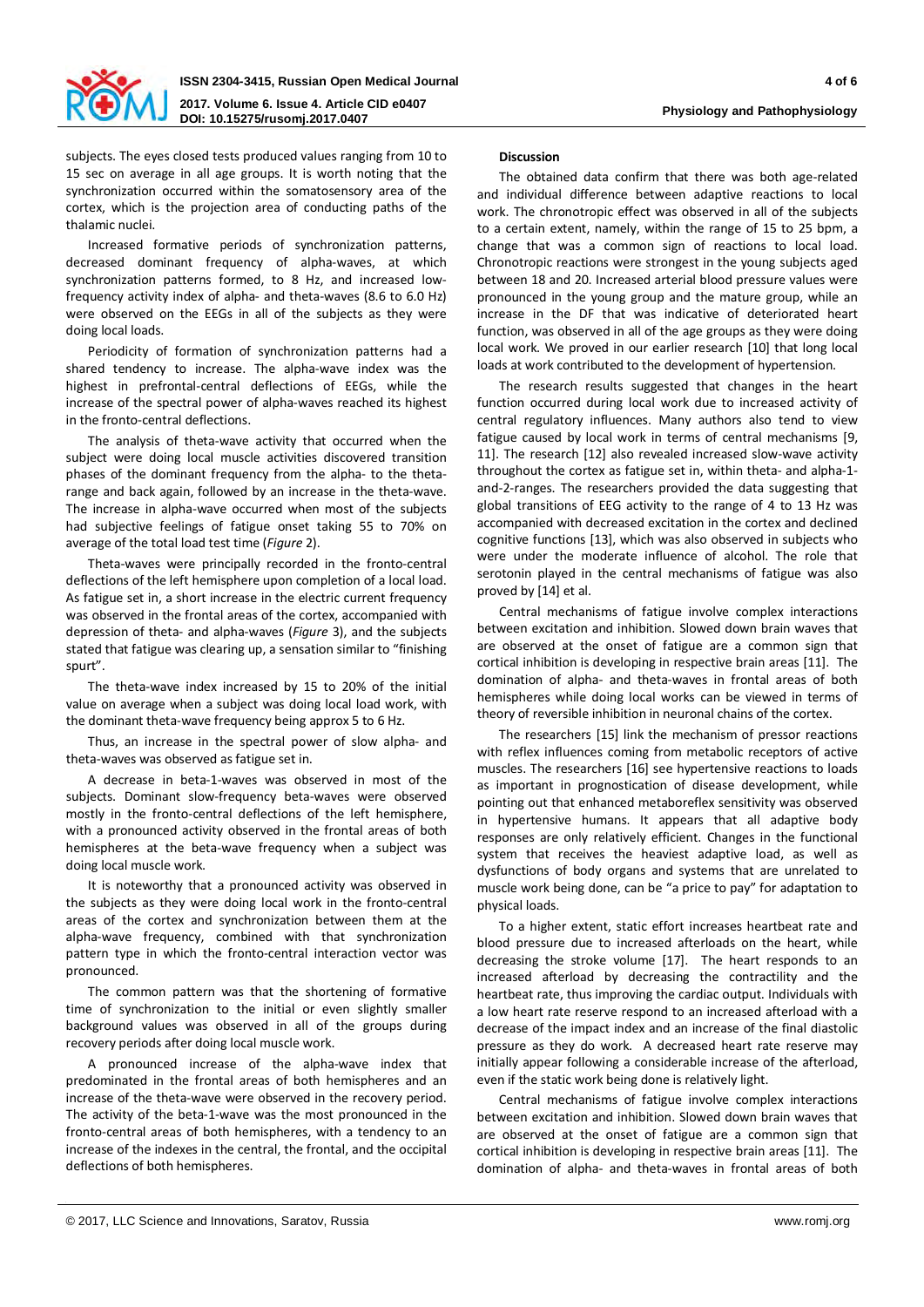

5. Medvedev VI. Human adaptation. SPb, Russia: Brain Institute of

hemispheres while doing local works can be viewed in terms of theory of reversible inhibition in neuronal chains of the cortex.

The obtained data are indicative of both the predomination of central mechanisms in the formation of adaptive reactions to local muscle work done until fatigue sets in, and of a possibility of a purposeful control over those processes. General physical loads to improve the diastolic function of the heart [18] and the mitochondrial apparatuses of skeletal muscles [2], as well as psychophysical relaxation exercise to normalize the functional state of the central nervous system [19] can be the "means of control".

Facts suggest that physical loads, both general and local, must be planned and administered in order to prevent hypertension. According to our data, the ages between 18 and 20, and between 60 and 74, when the heart receives higher stresses, can be viewed as "critical" age periods. The research [20] has proved that optimal static physical loads develop adaptation that manifests itself as decreased heartbeat rate and blood pressure values while at rest [20]. Physical education and relaxation exercise are recommended to prevent adverse effects of long local loads. Our earlier research [19] contains facts about a beneficial action of psychophysical relaxation exercise on the local workability of muscles.

## **Conclusion**

The results of our research prove that local muscle work done until fatigues sets in causes pronounced pressor reactions of the circulatory system. Any increased post load on the heart, especially when doing static work, impairs myocardial function. Longer local loads, e.g., received while at work, may result in onset of hypertension. Our data indicate that central nervous mechanisms may underlie adaptive reactions of the circulatory system. Those receiving regular local loads need both blood pressure monitoring and prophylactic campaigns, e.g., physical exercise and relaxation sessions.

## **Acknowledgments**

The work was supported by Act 211 Government of the Russian Federation, contract № 02.A03.21.0011.

## **Conflict of interest:** none declared.

## **References**

- 1. Carrick-Ranson G, Hastings JL, Bhella PS, Fujimoto N, Shibata S, Palmer MD, et al. Impact on lifelong dose of exercise on cardiovascular function during exercise. *J Appl Physiol* 2014; 116(7): 736-745. [https://doi.org/10.1152/japplphysiol.00342.2013.](https://doi.org/10.1152/japplphysiol.00342.2013)
- 2. Callahan DM, Bedrin NG, Subramanian M, Berking J, Ades PA, Toth MJ, Miller MS. Age-related structural alterations in human skeletal muscle fibers and mitochondria are sex specific: relationship to single-fiber function. *J Appl Physiol* 2014; 116(12): 1582-1592. [https://doi.org/10.1152/japplphysiol.01362.2013.](https://doi.org/10.1152/japplphysiol.01362.2013)
- 3. Baevskii RM, Berseneva AP, Bersenev E Yu, Eshmanova AK. Use of prinsiples of prenozological diagnosis for assessing the functional state of the body under stress conditionc as exemplified by bus drivers. *Human Physiology* 2009; 35(1): 34-42. [https://doi.org/10.1134/S0362119709010071.](https://doi.org/10.1134/S0362119709010071)
- 4. Chichasova NV. Local treatment of chronic diseases of the musculoskeletal system. *Russkij Medicinskij Zhurnal* 2001; 9(7-8): 286– 288. Russian.
- Russian Academy of Sciences, 2003; 584 p. Russian. 6. Munch GD, Svendsen JH, Damsgaard R, Secher NH, González-Alonso J, Mortensen SP. Maximal heart rate does not limit cardiovascular
- capacity in healthy humans: insight from right atrial pacing during maximal exercise. *J Physiol* 2014; 592(2): 377-390. [https://doi.org/10.1113/jphysiol.2013.262246.](https://doi.org/10.1113/jphysiol.2013.262246)
- 7. Sherrer J. Physiologic du travail (Ergonomic). Paris: Maisson et Ice Edit, 1967; 527 р.
- 8. Wilborn C, Greenwood M, Wyatt F, Bowden R, Grose D. The effects of exercise intensity and body position on cardiovascular variables during resist resistance exerscise. *Journal of Exercise Physiology Online* 2004; 7(4): 29-36.
- 9. Popova TV, Korykalov YI, Kourova OG. Endurance and fatigue caused by local muscular performance in skilled athletes. *Human Physiology*  2015; 41(6): 680–682. [https://doi.org/10.1134/S0362119715060079.](https://doi.org/10.1134/S0362119715060079)
- 10. Kourova OG, Popova TV, Korykalov YI. Body response to local muscular performance of individuals enagaged in various professional pccupations. *Occupational Diseases and Environmental Medicine* 2014; 2(3): 71-75[. https://doi.org/10.4236/odem.2014.23008.](https://doi.org/10.4236/odem.2014.23008)
- 11. Gorodnichev RM, Petrov DA, Smirnova LV. Investigation of inhibitory processes in the central nervous system with isometric muscle contraction. *Vestnik Tverskogo Gosudarstvennogo Unniversiteta* 2008; (8): 13-18. Russian. [https://elibrary.ru/item.asp?id=11689581.](https://elibrary.ru/item.asp?id=11689581)
- 12. Craig A, Tran Y, Wijesuriya N, Nguyen H. Regional brain wave activity changes associated with fatigue. *Psychophysiology* 2012; 49(4): 574- 582. [https://doi.org/10.1111/j.1469-8986.2011.01329.x.](https://doi.org/10.1111/j.1469-8986.2011.01329.x)
- 13. Dirnberger G, Duregger C, Trettler E, Lindinger G, Lang W. Fatigue in a simple repetitive motor task: A combined electrophysiological and neurophysiological study. *Brain Res* 2004; 1028(1): 26-30. [https://doi.org/10.1016/j.brainres.2004.08.045.](https://doi.org/10.1016/j.brainres.2004.08.045)
- 14. Meeusen R, Watson P, Hasegawa H, Roelands B, Piacentini MF. Central fatigue: the serotonin hypothesis and beyond. *Sports Med* 2006; 36(10): 881-909[. https://www.ncbi.nlm.nih.gov/pubmed/17004850.](https://www.ncbi.nlm.nih.gov/pubmed/17004850)
- 15. Choi HM, Stebbins CL, Lee OT, Nho H, Lee JH, Chun JM, Kim KA, Kim JK. Augmentation of the exercise pressor reflex in prehypertension: roles of the muscle metaboreflex and mechanoreflex. *Appl Physiol Nutr Metab* 2013; 38(2): 209-215. [https://doi.org/10.1139/apnm-2012-](https://doi.org/10.1139/apnm-2012-0143) [0143.](https://doi.org/10.1139/apnm-2012-0143)
- 16. Sausen MT, Delaney EP, Stillabower ME, Farquhar WB. Enhanced metaboreflex sensitivity in hypertensive humans. *Eur J Appl Physiol* 2009; 105(3): 351–356[. https://doi.org/10.1007/s00421-008-0910-8.](https://doi.org/10.1007/s00421-008-0910-8)
- 17. Shitya A,Tambovtseva R, Orel V, Gatsunaev A. Central hemodynamic and vascular resistances in the archers in the simulation of the draw. *Journal of New Medical Technologies* 2015; 22(3): 102-107. Russian. [https://doi.org/10.12737/13309.](https://doi.org/10.12737/13309)
- 18. Carrick-Ranson G, Hastings JL, Bhella PS, Fujimoto N, Shibata S, Palmer MD, et al. Impact on lifelong dose of exercise on cardiovascular function during exercise. *J Appl Physiol* 2014; 116(7): 736-745. [https://doi.org/10.1152/japplphysiol.00342.2013.](https://doi.org/10.1152/japplphysiol.00342.2013)
- 19. Popova TV, Dovbiy IP, Kourova OG, Koryukalov YuI. Psychophysical training course for students. *Theory and Practice of Physical Culture* 2016; (1): 43-45. Russian.
- 20. Jin YZ, Yan S, Yuan WX. Effect of isometric handgrip training on resting blood pressure in adults: a meta-analysis of randomized controlled trials. *J Sports Med Phys Fitness* 2017; 57(1-2): 154-160. [https://doi.org/10.23736/S0022-4707.16.05887-4.](https://doi.org/10.23736/S0022-4707.16.05887-4)

## *Authors:*

**Olga G. Kourova** – PhD, Associate Professor, Department of Chemistry and Technology, South Ural State University, Chelyabinsk, Russia. [http://orcid.org/0000-0002-8544-7631.](http://orcid.org/0000-0002-8544-7631)

**Yuri I. Koryukalov** – PhD, Doctoral Student, Research Center for Sports Science, Institute of Sport, Tourism, and Service, South Ural State University, Chelyabinsk, Russia. [http://orcid.org/0000-0002-4897-2613.](http://orcid.org/0000-0002-4897-2613)